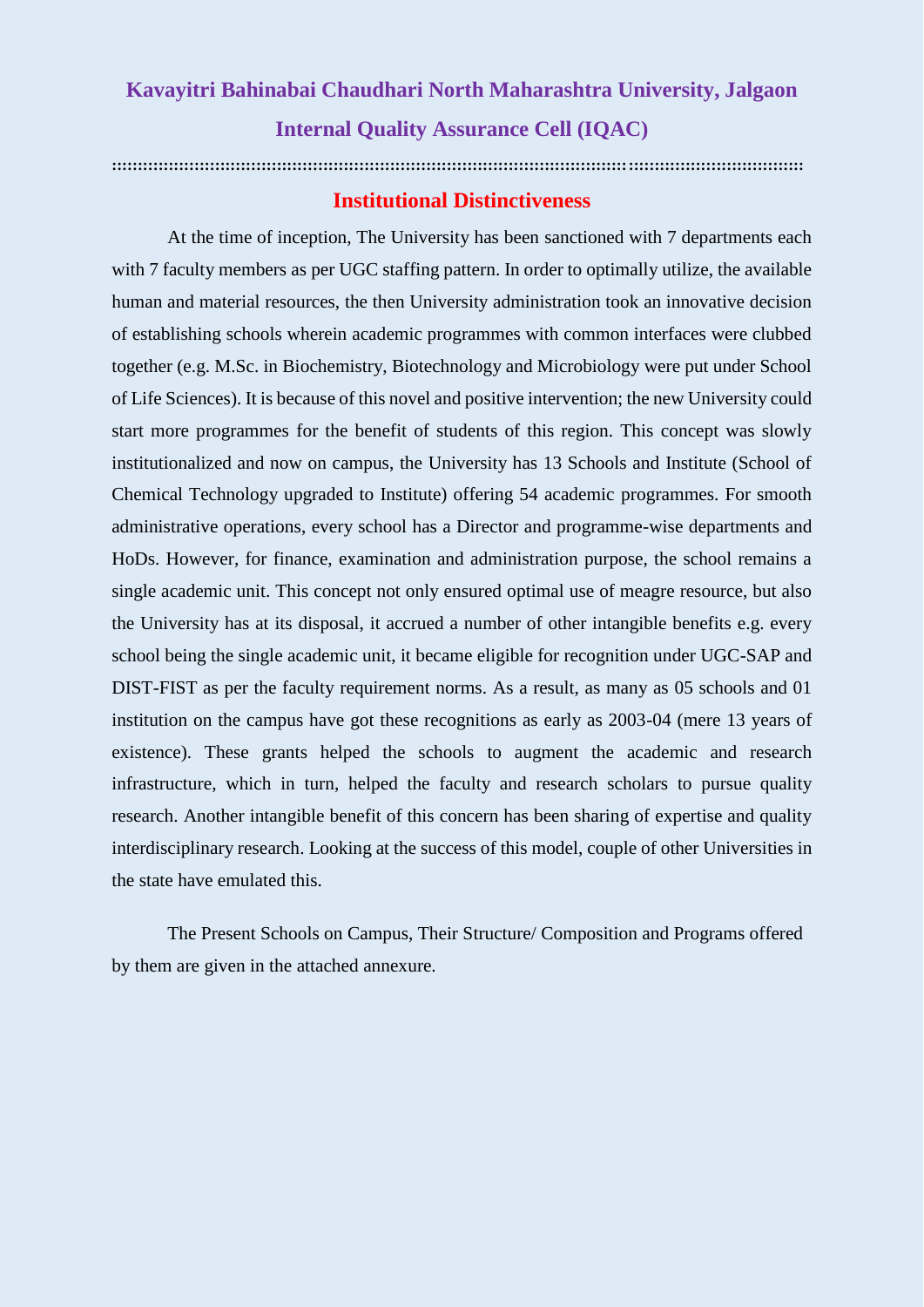## Composition and Academic Programs offered by Schools on University Campus

| Sr.<br>No.                     | <b>Name of Department</b>                                        | <b>Academic programmes offered</b>                                                             |  |  |  |  |  |
|--------------------------------|------------------------------------------------------------------|------------------------------------------------------------------------------------------------|--|--|--|--|--|
| <b>School of Life Sciences</b> |                                                                  |                                                                                                |  |  |  |  |  |
| 1.                             |                                                                  | M. Sc. (Microbiology)                                                                          |  |  |  |  |  |
|                                | Department of Microbiology                                       | Ph.D.                                                                                          |  |  |  |  |  |
| 2.                             | Department of Biochemistry                                       | M.Sc. (Biochemistry)                                                                           |  |  |  |  |  |
|                                |                                                                  | Ph.D.                                                                                          |  |  |  |  |  |
| 3.                             | Department of Biotechnology                                      | M. Sc. (Biotechnology)                                                                         |  |  |  |  |  |
|                                |                                                                  | Ph.D.                                                                                          |  |  |  |  |  |
|                                |                                                                  | <b>School of Chemical Sciences</b>                                                             |  |  |  |  |  |
| 4.                             | Department of Polymer Chemistry                                  | M. Sc. Chemistry (with specialization in Polymer Chemistry)                                    |  |  |  |  |  |
|                                |                                                                  | Ph.D.                                                                                          |  |  |  |  |  |
| 5.                             | Department of Pesticides and<br>Agrochemicals                    | M. Sc. Chemistry (with specialization in Pesticides and                                        |  |  |  |  |  |
|                                |                                                                  | Agrochemicals)<br>Ph.D.                                                                        |  |  |  |  |  |
|                                |                                                                  | M. Sc. Chemistry (with specialization in Industrial                                            |  |  |  |  |  |
| 6.                             | Department of Industrial Chemistry                               | Chemistry)                                                                                     |  |  |  |  |  |
|                                |                                                                  | Ph.D.                                                                                          |  |  |  |  |  |
|                                |                                                                  | M. Sc. Chemistry (with specialization in Physical Chemistry)                                   |  |  |  |  |  |
| 7.                             | Department of Physical Chemistry                                 | Ph.D.                                                                                          |  |  |  |  |  |
|                                |                                                                  | M. Sc. Chemistry (with specialization in Analytical                                            |  |  |  |  |  |
| 8.                             | Department of Analytical Chemistry                               | Chemistry)                                                                                     |  |  |  |  |  |
|                                |                                                                  | Ph.D.                                                                                          |  |  |  |  |  |
| 9.                             | Department of Organic Chemistry                                  | M. Sc. Chemistry (with specialization in Organic Chemistry)                                    |  |  |  |  |  |
|                                |                                                                  | Ph.D.                                                                                          |  |  |  |  |  |
|                                |                                                                  | <b>School of Environmental &amp; Earth Sciences</b>                                            |  |  |  |  |  |
|                                | <b>Department of Environmental</b><br>Science                    | M. Sc. (Environmental Science)                                                                 |  |  |  |  |  |
| 10.                            |                                                                  | Certificate Course in Industrial Safety and Management                                         |  |  |  |  |  |
|                                |                                                                  | Ph.D.                                                                                          |  |  |  |  |  |
| 11.                            | Department of Applied Geology                                    | M. Sc. (Applied Geology)                                                                       |  |  |  |  |  |
|                                |                                                                  | Ph.D.                                                                                          |  |  |  |  |  |
| 12.                            | Department of Applied Geography                                  | M.A./M.Sc. (Applied Geography)                                                                 |  |  |  |  |  |
|                                |                                                                  | Ph.D.                                                                                          |  |  |  |  |  |
| 13.                            | Department of Environmental<br><b>Engineering and Technology</b> | M. Tech. (Environmental Science and Technology)                                                |  |  |  |  |  |
|                                |                                                                  |                                                                                                |  |  |  |  |  |
|                                |                                                                  | <b>School of Physical Sciences</b><br>M. Sc. (Physics) with specialization in Material Science |  |  |  |  |  |
| 14.                            |                                                                  | M. Sc. (Physics) with specialization in Energy Studies                                         |  |  |  |  |  |
|                                | Department of Physics                                            | Ph.D.                                                                                          |  |  |  |  |  |
|                                | Department of Electronics                                        | M.Sc. (Electronics)                                                                            |  |  |  |  |  |
| 15.                            |                                                                  | Ph.D.                                                                                          |  |  |  |  |  |
|                                | Department of Electronics                                        | M. Tech. (VLSI Technology)                                                                     |  |  |  |  |  |
| 16.                            | <b>Engineering and Technology</b>                                |                                                                                                |  |  |  |  |  |
|                                | <b>School of Mathematical Sciences</b>                           |                                                                                                |  |  |  |  |  |
|                                |                                                                  | M. Sc. Mathematics (with specialization in Computational                                       |  |  |  |  |  |
| 17.                            | Department of Mathematics                                        | Mathematics)                                                                                   |  |  |  |  |  |
|                                |                                                                  | Ph.D.                                                                                          |  |  |  |  |  |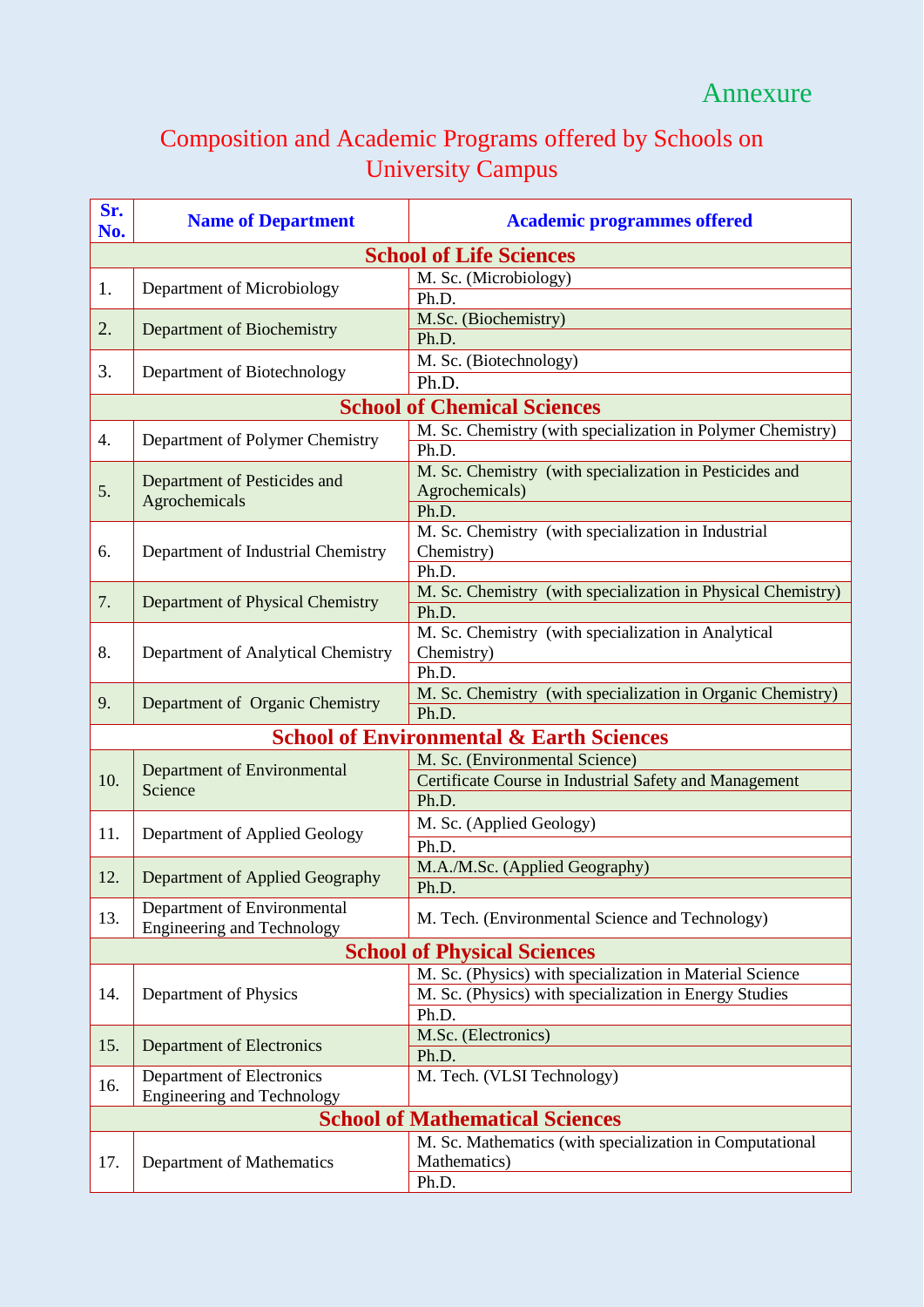| 18.                                                | M. Sc. Statistics (with specialization in Industrial Statistics)<br><b>Department of Statistics</b> |                                                        |  |  |  |  |  |
|----------------------------------------------------|-----------------------------------------------------------------------------------------------------|--------------------------------------------------------|--|--|--|--|--|
|                                                    | Ph.D.                                                                                               |                                                        |  |  |  |  |  |
| 19.                                                | Department of Actuarial Science                                                                     | B. Sc. (Actuarial Science)                             |  |  |  |  |  |
|                                                    |                                                                                                     | <b>School of Computer Sciences</b>                     |  |  |  |  |  |
| 20.                                                | Department of Computer Science                                                                      | M.Sc. (Computer Science)<br>Ph.D.                      |  |  |  |  |  |
| 21.                                                | Department of Computer<br><b>Applications</b>                                                       | M.C.A.                                                 |  |  |  |  |  |
|                                                    |                                                                                                     | Ph.D.                                                  |  |  |  |  |  |
|                                                    | Department of Information                                                                           | M.Sc. (Information Technology)                         |  |  |  |  |  |
| 22.                                                | Technology                                                                                          | Ph.D.                                                  |  |  |  |  |  |
| <b>University Institute of Chemical Technology</b> |                                                                                                     |                                                        |  |  |  |  |  |
|                                                    | Department of Chemical Engineering                                                                  | B. Tech. (Chemical Engineering)                        |  |  |  |  |  |
| 23.                                                |                                                                                                     | M. Tech. (Chemical Engineering)                        |  |  |  |  |  |
|                                                    |                                                                                                     | Ph.D.                                                  |  |  |  |  |  |
|                                                    | Department of Paint Technology                                                                      | B. Tech. (Paint Technology)                            |  |  |  |  |  |
| 24.                                                |                                                                                                     | M. Tech. (Paint Technology)                            |  |  |  |  |  |
|                                                    |                                                                                                     | Ph.D.                                                  |  |  |  |  |  |
|                                                    |                                                                                                     | B. Tech. (Plastics Technology)                         |  |  |  |  |  |
| 25.                                                | Department of Polymer and Plastics                                                                  | M. Tech. (Polymer Technology)                          |  |  |  |  |  |
|                                                    | Technology                                                                                          | Ph.D.                                                  |  |  |  |  |  |
|                                                    |                                                                                                     | B. Tech. (Food Technology)                             |  |  |  |  |  |
| 26.                                                | Department of Food Technology                                                                       | M. Tech. (Food & Fermentation Technology)              |  |  |  |  |  |
|                                                    |                                                                                                     | Ph.D.                                                  |  |  |  |  |  |
|                                                    |                                                                                                     | B. Tech. (Oils, Fats and Waxes Technology)             |  |  |  |  |  |
| 27.                                                | Department of Oils Technology                                                                       | M. Tech. (Oils, Oleochemicals & Surfactant Technology) |  |  |  |  |  |
|                                                    |                                                                                                     | Ph.D.                                                  |  |  |  |  |  |
|                                                    | <b>Department of Pharmaceutical</b>                                                                 | M. Tech. (Pharmaceutical Chemistry & Technology)       |  |  |  |  |  |
| 28.                                                | Technology                                                                                          | Ph.D.                                                  |  |  |  |  |  |
|                                                    | Department of Nano Science &<br>Technology                                                          | M. Tech. (Nano Technology)                             |  |  |  |  |  |
| 29.                                                |                                                                                                     | Ph.D.                                                  |  |  |  |  |  |
| 30.                                                | <b>Department of Applied Sciences</b>                                                               | Ph.D.                                                  |  |  |  |  |  |
| 31.                                                | Department of General Engineering                                                                   | Ph.D.                                                  |  |  |  |  |  |
|                                                    |                                                                                                     | <b>School of Management Studies</b>                    |  |  |  |  |  |
| 32.                                                | Postgraduate Department of<br>Management                                                            | M.B.A. (Master of Business Administration)             |  |  |  |  |  |
|                                                    |                                                                                                     | Ph.D.                                                  |  |  |  |  |  |
| 33.                                                | <b>Undergraduate Department of</b><br>Management                                                    | B.B.M. (Bachelor of Business Management)               |  |  |  |  |  |
|                                                    |                                                                                                     | <b>School of Language Studies and Research Center</b>  |  |  |  |  |  |
|                                                    |                                                                                                     | M.A. (English)                                         |  |  |  |  |  |
| 34.                                                | <b>Department of English</b>                                                                        | Ph.D.                                                  |  |  |  |  |  |
|                                                    | Department of Hindi<br>Department of Marathi                                                        | M.A. (Hindi)                                           |  |  |  |  |  |
| 35.                                                |                                                                                                     | Ph.D.                                                  |  |  |  |  |  |
|                                                    |                                                                                                     | M.A. (Marathi)                                         |  |  |  |  |  |
| 36.                                                |                                                                                                     | Ph.D.                                                  |  |  |  |  |  |
|                                                    | <b>School of Education</b>                                                                          |                                                        |  |  |  |  |  |
|                                                    |                                                                                                     | M. Ed.                                                 |  |  |  |  |  |
| 37.                                                | Department of Education                                                                             | Ph.D.                                                  |  |  |  |  |  |
| <b>School of Social Sciences</b>                   |                                                                                                     |                                                        |  |  |  |  |  |
|                                                    |                                                                                                     | M.A. (Economics)                                       |  |  |  |  |  |
| 38.                                                | Department of Economics                                                                             | Ph.D.                                                  |  |  |  |  |  |
|                                                    |                                                                                                     | M.A. (Political Science)                               |  |  |  |  |  |
| 39.                                                | Department of Political Science                                                                     | Ph.D.                                                  |  |  |  |  |  |
| 40.                                                | <b>Department of History</b>                                                                        | M.A. (History)                                         |  |  |  |  |  |
|                                                    |                                                                                                     |                                                        |  |  |  |  |  |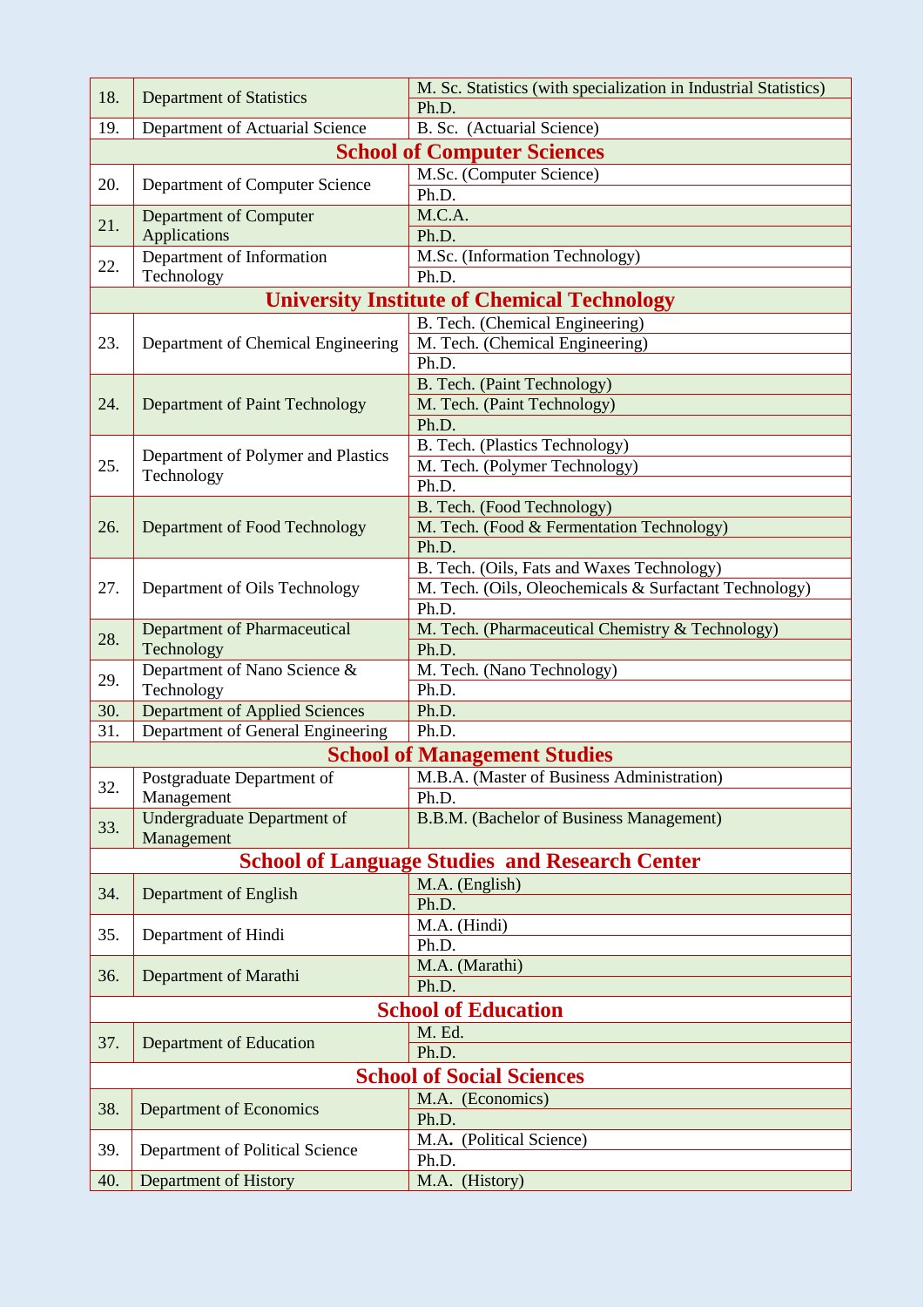|     | <b>Certificate Course in Museology</b>                   |                                                                           |  |  |
|-----|----------------------------------------------------------|---------------------------------------------------------------------------|--|--|
|     |                                                          | Certificate Course in Modi Script                                         |  |  |
|     |                                                          | Ph.D.                                                                     |  |  |
| 41. |                                                          | M.A. (Sociology)                                                          |  |  |
|     | Department of Sociology                                  | Ph.D.                                                                     |  |  |
| 42. | Department of Dr. Ambedkar<br>Thought                    | M.A. (Dr. Ambedkar Thoughts)                                              |  |  |
| 43. | Department of Philosophy                                 | M.A. (Philosophy)<br>M.A. (Philosophy) (Integrated)                       |  |  |
| 44. | <b>Women's Studies Centre</b>                            | M.A. (Women's Studies)<br>Certificate course in Gender Sensitization      |  |  |
| 45. | Department of Social Works                               | M.S.W.<br>Ph.D.                                                           |  |  |
| 46. | Department of Psychology                                 | M.A. (Psychology)*                                                        |  |  |
|     |                                                          | <b>School of Arts and Humanities</b>                                      |  |  |
|     |                                                          | B.A. (Additional) 1 year course in Music (Vocal)                          |  |  |
|     | Department of Performing Arts and                        | B.A. (Additional) 1 year course in Music (Tabla)                          |  |  |
| 47. | <b>Fine Arts</b>                                         | M.A. Music (Vocal)                                                        |  |  |
|     |                                                          | M.A. Music (Tabla)                                                        |  |  |
|     | Department of Defense and Strategic                      | M.A. (Defense and Strategic Studies)                                      |  |  |
| 48. | <b>Studies</b>                                           | Ph.D.                                                                     |  |  |
| 49. | <b>Department of Mass Communication</b>                  | M.A. (Mass Communication and Journalism)                                  |  |  |
|     | and Journalism                                           | Ph.D.                                                                     |  |  |
| 50. | Department of Library and<br><b>Information Science</b>  | Ph.D.                                                                     |  |  |
|     |                                                          | <b>School of Thoughts</b>                                                 |  |  |
| 51. | Chhatrapati Shivaji Maharaj Study<br>and Research Center |                                                                           |  |  |
| 52. | Mahatma Gandhi Study and Research<br>Center              |                                                                           |  |  |
| 53. | Sane Guruji Study and Research<br>-<br>Center            |                                                                           |  |  |
| 54. | Mahatma Phule Study and Research<br>Center               | $\overline{a}$                                                            |  |  |
| 55. | Swami Vivekanand Study and<br><b>Research Center</b>     |                                                                           |  |  |
| 56. | <b>Buddhist Study and Research Center</b>                | $\overline{a}$                                                            |  |  |
|     |                                                          | <b>Satellite Centers</b>                                                  |  |  |
| 57. | Pratap Regional Post-graduate                            | M.A. (Philosophy)                                                         |  |  |
|     | Center, Amalner                                          | Ph.D.                                                                     |  |  |
| 58. | Eklavya Training Center, Nandurbar                       | Diploma Course in Agriculture and Natural Resource<br>Management Skills.* |  |  |
| 59. | Mahatma Gandhi Tatwadnyan<br>Kendra, Dhule               | $\overline{a}$                                                            |  |  |